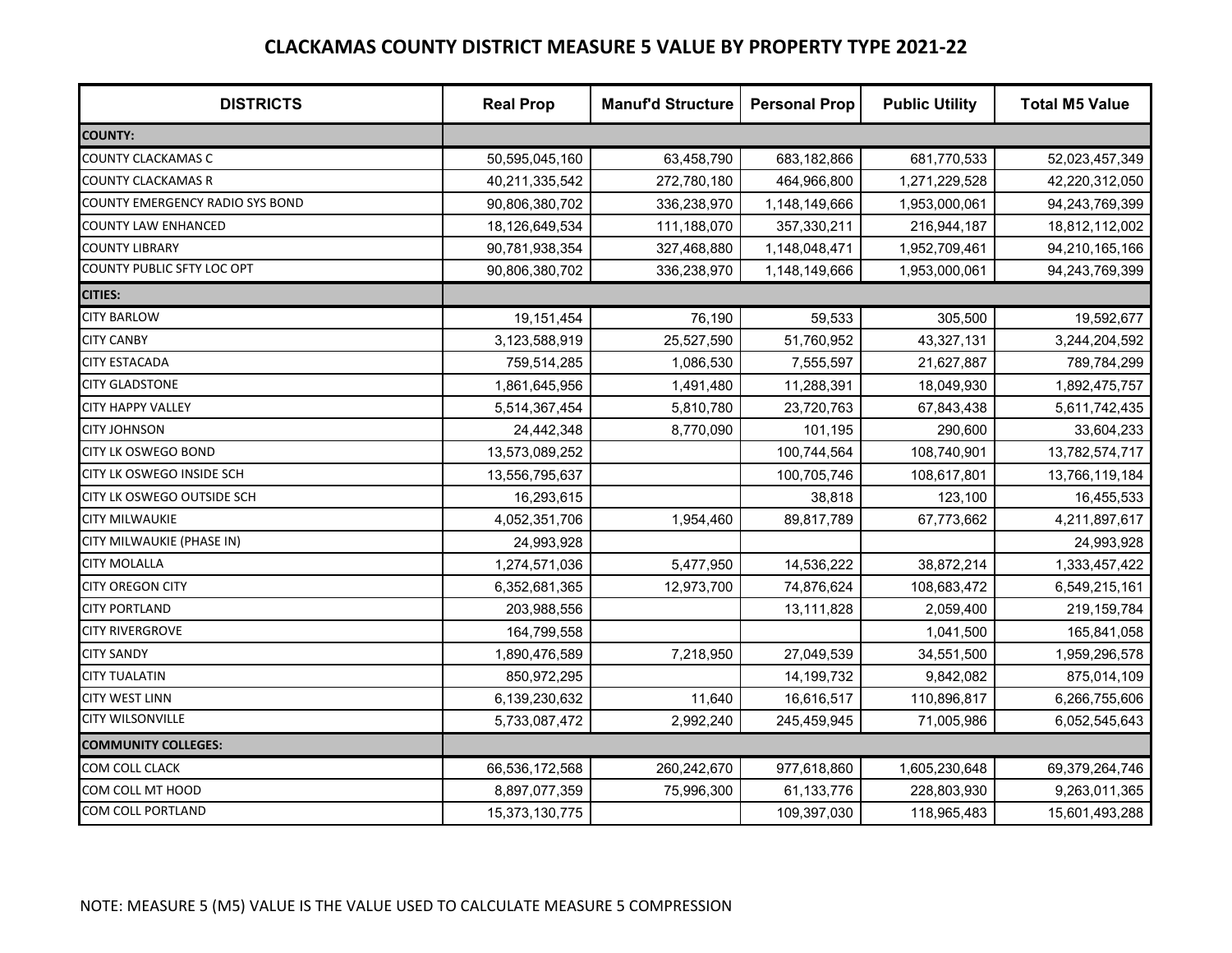| <b>DISTRICTS</b>                 | <b>Real Prop</b> | <b>Manuf'd Structure</b> | <b>Personal Prop</b> | <b>Public Utility</b> | <b>Total M5 Value</b> |
|----------------------------------|------------------|--------------------------|----------------------|-----------------------|-----------------------|
| <b>EDUCATION SERVICE:</b>        |                  |                          |                      |                       |                       |
| <b>ESD CLACKAMAS</b>             | 86,861,660,754   | 323,284,890              | 1,131,597,774        | 1,862,316,733         | 90,178,860,151        |
| <b>ESD JEFFERSON</b>             |                  |                          |                      | 59,800                | 59,800                |
| ESD MULTNOMAH                    | 2,586,068,030    | 9,672,020                | 6,801,546            | 51,672,700            | 2,654,214,296         |
| ESD NW REGIONAL                  | 937,522,446      | 625,990                  | 8,703,145            | 18,243,620            | 965,095,201           |
| ESD WILLAMETTE                   | 421,129,472      | 2,656,070                | 1,047,201            | 20,707,208            | 445,539,951           |
| <b>FIRE DISTRICTS:</b>           |                  |                          |                      |                       |                       |
| <b>AURORA</b>                    | 446,030,721      | 1,440,920                | 7,131,975            | 14,582,032            | 469,185,648           |
| CANBY                            | 4,268,436,810    | 36,476,350               | 70,603,790           | 94,713,755            | 4,470,230,705         |
| <b>CLACK CO</b>                  | 41,582,959,475   | 201,231,930              | 568,686,352          | 670,868,125           | 43,023,745,882        |
| <b>COLTON</b>                    | 505,097,784      | 5,071,750                | 1,483,811            | 29,042,800            | 540,696,145           |
| <b>ESTACADA</b>                  | 2,051,138,206    | 18,746,140               | 12,549,131           | 349,665,768           | 2,432,099,245         |
| <b>HOODLAND</b>                  | 1,955,854,357    | 16,515,020               | 8,960,402            | 42,070,030            | 2,023,399,809         |
| <b>LK GROVE</b>                  | 943,490,737      |                          | 214,338              | 6,239,700             | 949,944,775           |
| <b>MOLALLA</b>                   | 2,991,524,943    | 18,893,360               | 25,674,407           | 116,448,316           | 3, 152, 541, 026      |
| <b>MONITOR</b>                   | 421,372,422      | 3,384,530                | 5,203,527            | 30,045,350            | 460,005,829           |
| RIVERDALE                        | 210,450,536      |                          | 81,077               | 959,800               | 211,491,413           |
| SANDY                            | 3,535,703,354    | 24,049,070               | 33,131,301           | 105,274,900           | 3,698,158,625         |
| <b>SILVERTON</b>                 | 123,046,862      | 898,230                  | 334,998              | 4,467,000             | 128,747,090           |
| TVF&R                            | 15,977,280,558   | 7,831,130                | 284,953,685          | 255,264,926           | 16,525,330,299        |
| <b>MISC DISTRICTS:</b>           |                  |                          |                      |                       |                       |
| Cemetery                         | 2,430,682,482    | 23,075,070               | 13,539,603           | 361,691,668           | 2,828,988,823         |
| Government Camp Road Dist        | 404,376,074      |                          | 3,168,790            | 4,010,700             | 411,555,564           |
| Park Lake Grove                  | 9,632,711,116    |                          | 86,637,195           | 76,253,419            | 9,795,601,730         |
| Park North Clackamas             | 20,785,892,540   | 76,681,940               | 444,334,269          | 274,936,465           | 21,581,845,214        |
| Molalla Aquatic District         | 3,515,061,495    | 24,798,530               | 28,867,410           | 139,113,520           | 3,707,840,955         |
| Tigard/Tualatin Aquatic District | 549,547,496      |                          | 7,342,246            | 7,817,700             | 564,707,442           |
| Port of Portland                 | 90,806,380,702   | 336,238,970              | 1,148,149,666        | 1,953,000,061         | 94,243,769,399        |
| Soils & Conservation             | 90,806,380,702   | 336,238,970              | 1,148,149,666        | 1,953,000,061         | 94,243,769,399        |
| <b>Vector Control</b>            | 90,806,380,702   | 336,238,970              | 1,148,149,666        | 1,953,000,061         | 94,243,769,399        |
| <b>SANITARY DISTRICTS:</b>       |                  |                          |                      |                       |                       |
| <b>Government Camp</b>           | 404,376,074      |                          | 3,417,419            | 4,047,700             | 411,841,193           |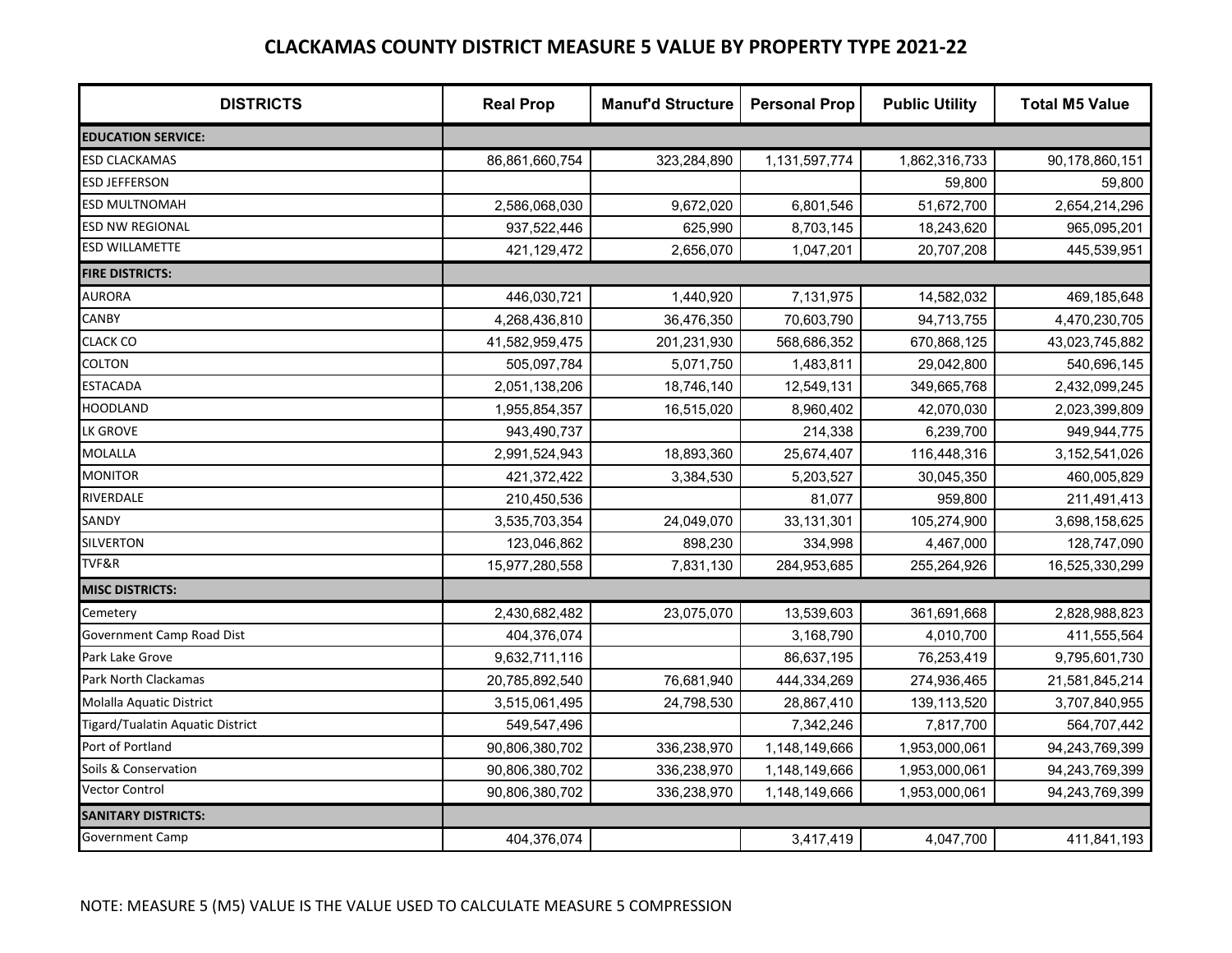| <b>DISTRICTS</b>                 | <b>Real Prop</b> | <b>Manuf'd Structure</b> | <b>Personal Prop</b> | <b>Public Utility</b> | <b>Total M5 Value</b> |
|----------------------------------|------------------|--------------------------|----------------------|-----------------------|-----------------------|
| <b>SCHOOL DISTRICTS:</b>         |                  |                          |                      |                       |                       |
| Canby                            | 6,229,521,902    | 44,949,710               | 83,316,115           | 139, 164, 261         | 6,496,951,988         |
| Centennial                       | 458,396,470      | 4,810,010                | 293,833              | 12,238,800            | 475,739,113           |
| Colton                           | 716,651,469      | 6,295,680                | 1,842,060            | 36,618,600            | 761,407,809           |
| Estacada                         | 2,565,644,434    | 24,741,900               | 14,461,330           | 452,465,268           | 3,057,312,932         |
| Gladstone                        | 1,819,257,409    | 1,177,200                | 11,753,886           | 17,942,930            | 1,850,131,425         |
| <b>Gresham Barlow</b>            | 1,985,572,398    | 4,862,010                | 6,468,895            | 38,880,500            | 2,035,783,803         |
| Lake Oswego                      | 15,423,013,646   |                          | 109,358,212          | 120,641,383           | 15,653,013,241        |
| <b>Molalla River</b>             | 3,515,061,495    | 24,798,530               | 28,867,410           | 139,113,520           | 3,707,840,955         |
| Newberg                          | 113,864,355      | 58,460                   | 341,946              | 2,284,720             | 116,549,481           |
| North Clackamas                  | 25,734,779,934   | 87,554,550               | 477,449,550          | 344,736,403           | 26,644,520,437        |
| Oregon City                      | 10,965,584,029   | 60,271,360               | 84,872,608           | 210,089,934           | 11,320,817,931        |
| <b>Oregon Trail</b>              | 6,460,696,765    | 66,349,280               | 54,371,048           | 177,855,630           | 6,759,272,723         |
| Portland                         | 90,020,921       |                          | 38,818               | 419,400               | 90,479,139            |
| Riverdale                        | 52,078,241       |                          |                      | 134,000               | 52,212,241            |
| Sherwood                         | 387,974,950      | 625,990                  | 1,360,899            | 10,425,920            | 400,387,759           |
| <b>Silver Falls</b>              | 307,265,117      | 2,597,610                | 705,255              | 18,422,488            | 328,990,470           |
| Tigard/Tualatin                  | 549,547,496      |                          | 7,342,246            | 7,817,700             | 564,707,442           |
| West Linn/Wilsonville            | 13,431,449,671   | 7,146,680                | 265,305,555          | 223,748,604           | 13,927,650,510        |
| <b>SERVICE DISTRICTS:</b>        |                  |                          |                      |                       |                       |
| County Extension and 4-H         | 90,781,938,354   | 327,468,880              | 1,148,048,471        | 1,952,709,461         | 94,210,165,166        |
| Dunthorpe Riverdale 5            | 46,431,726       |                          |                      | 97,000                | 46,528,726            |
| Metro Service 2                  | 67,148,241,848   | 146,643,590              | 965,588,342          | 877,949,009           | 69,138,422,789        |
| Oak Lodge Water Service District | 4,894,820,463    | 9,905,140                | 23,720,798           | 57,233,376            | 4,985,679,777         |
| <b>WATER CONTROL:</b>            |                  |                          |                      |                       |                       |
| Clackamas Bend 3                 | 59,883,670       | 98,340                   |                      | 217,300               | 60,199,310            |
| Clackamas River 4                | 209,429,222      | 2,761,710                | 228,638              | 7,281,000             | 219,700,570           |
| . Clackamas River 6              | 12,890,918       |                          | 324,050              | 211,000               | 13,425,968            |